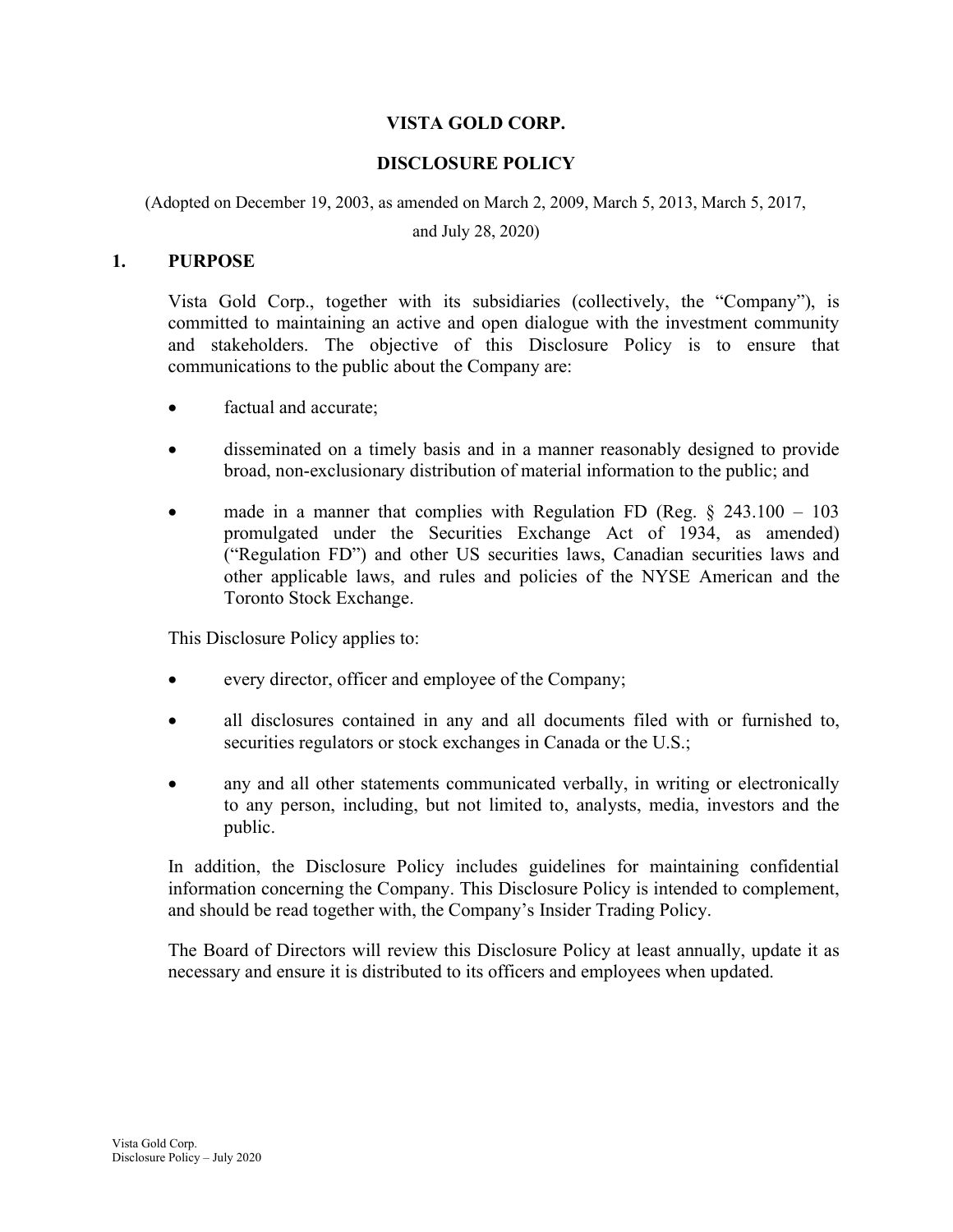## 2. DISCLOSURE COMMITTEE

#### 2.1 Overview

The Disclosure Committee oversees the design, implementation and monitoring of the Company's disclosure controls and procedures as set forth in this Disclosure Policy or otherwise. The Disclosure Committee shall consist of the President and Chief Executive Officer, Chief Financial Officer, Senior Vice President (senior technical officer), Vice President of Investor Relations, Controller, General Manager Vista Gold Australia, and Business Manager Vista Gold Australia ("Disclosure Committee Members").

#### 2.2 Responsibilities and Duties

The Disclosure Committee has primary responsibility for ensuring that the Company complies with its disclosure obligations under applicable laws and regulatory requirements. The Disclosure Committee is responsible for authorizing and approving written disclosure of material information concerning the Company.

The Disclosure Committee shall, among other things, have the following responsibilities and duties:

- (a) Design and implement Disclosure Controls and Procedures, to provide reasonable assurance that material public disclosures are timely, accurate, complete, balanced and equally accessible;
- (b) Monitor the effectiveness of Disclosure Controls and Procedures;
- (c) Consider the materiality of information and events as they arise to determine the applicable disclosure obligations;
- (d) Review, as appropriate, applicable public disclosure documents as contemplated by this Disclosure Policy; and
- (e) Oversee the content and presentation of the information presented on the websites and social media channels of the Company and its affiliates.

#### 2.3 Delegation

The Members of the Disclosure Committee may delegate certain of their duties and responsibilities set forth in this Disclosure Policy to other proper officers or employees of the Company.

#### 3. DISLCOSURE COMMUNICATIONS

- 3.1 Communications with Media, Market Professionals, Securityholders, and Stakeholders
	- (a) Only the following persons (the "Authorized Spokespersons"), or their designees as authorized by the Chief Executive Officer, are authorized to prepare, review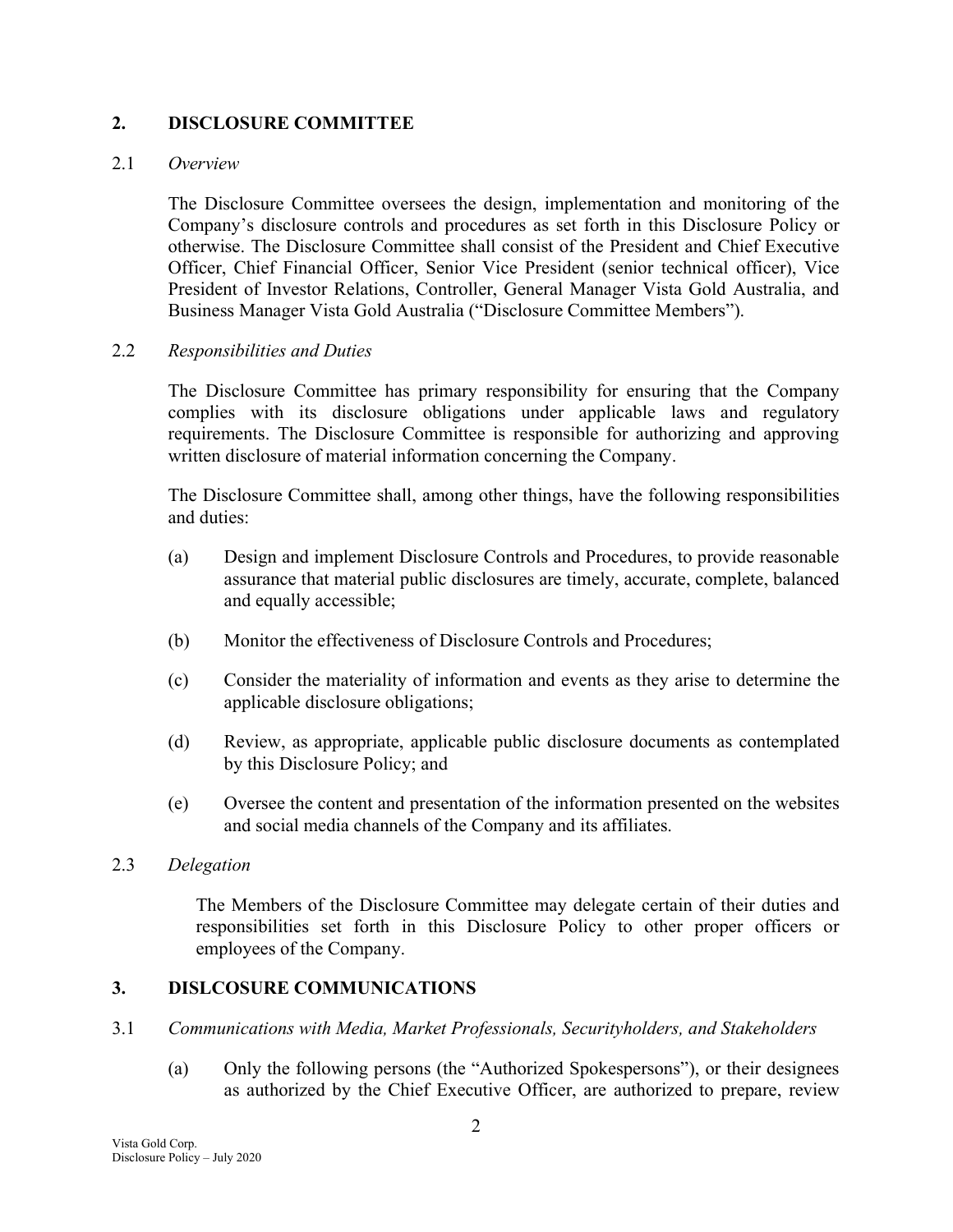and approve press releases, and respond on behalf of the Company to inquiries from the media, market professionals (e.g., securities analysts, institutional investors, investment advisers, stock exchange personnel, brokers and dealers), current or prospective securityholders and stakeholders:

- President and Chief Executive Officer;
- Chief Financial Officer; and
- Vice President of Investor Relations

The Company will maintain procedures designed to ensure that: (i) the Authorized Spokespersons are kept informed of material developments affecting the Company; and (ii) communications by such persons on behalf of the Company are consistent and comply with regulatory requirements.

- (b) The following persons, or their designees as authorized by the Chief Executive Officer, are authorized to respond on behalf of the Company to inquiries from stakeholders regarding the Company's Mt Todd Gold Project:
	- President and Chief Executive Officer;
	- Chief Financial Officer;
	- Vice President of Investor Relations; and
	- General Manager of Vista Gold Australia Pty. Ltd.
- (c) Company personnel and representatives (other than the Authorized Spokespersons) receiving any inquiries from the media, market professionals, securityholders or stakeholders shall not respond to such inquiries other than to refer the questioner to an Authorized Spokesperson.
- (d) Upon receiving inquiries from the media, market professionals, securityholders or stakeholders relating to material information that has not been previously publicly disclosed, or if the Authorized Spokesperson is uncertain of the appropriate response to the inquiries, the Authorized Spokesperson shall not attempt to answer questions immediately as they are asked, but instead shall request a list of the questions and then respond by saying that the questions will be considered and responses provided promptly. This is intended to enable the Company to respond to such questions in compliance with applicable law and otherwise in an appropriate manner, and also to enable the Company to consult with legal advisors if necessary.
- (e) Notwithstanding Sections 3.1 (b) and (c), Company personnel authorized by the Chief Executive Officer may respond to routine inquiries for publicly available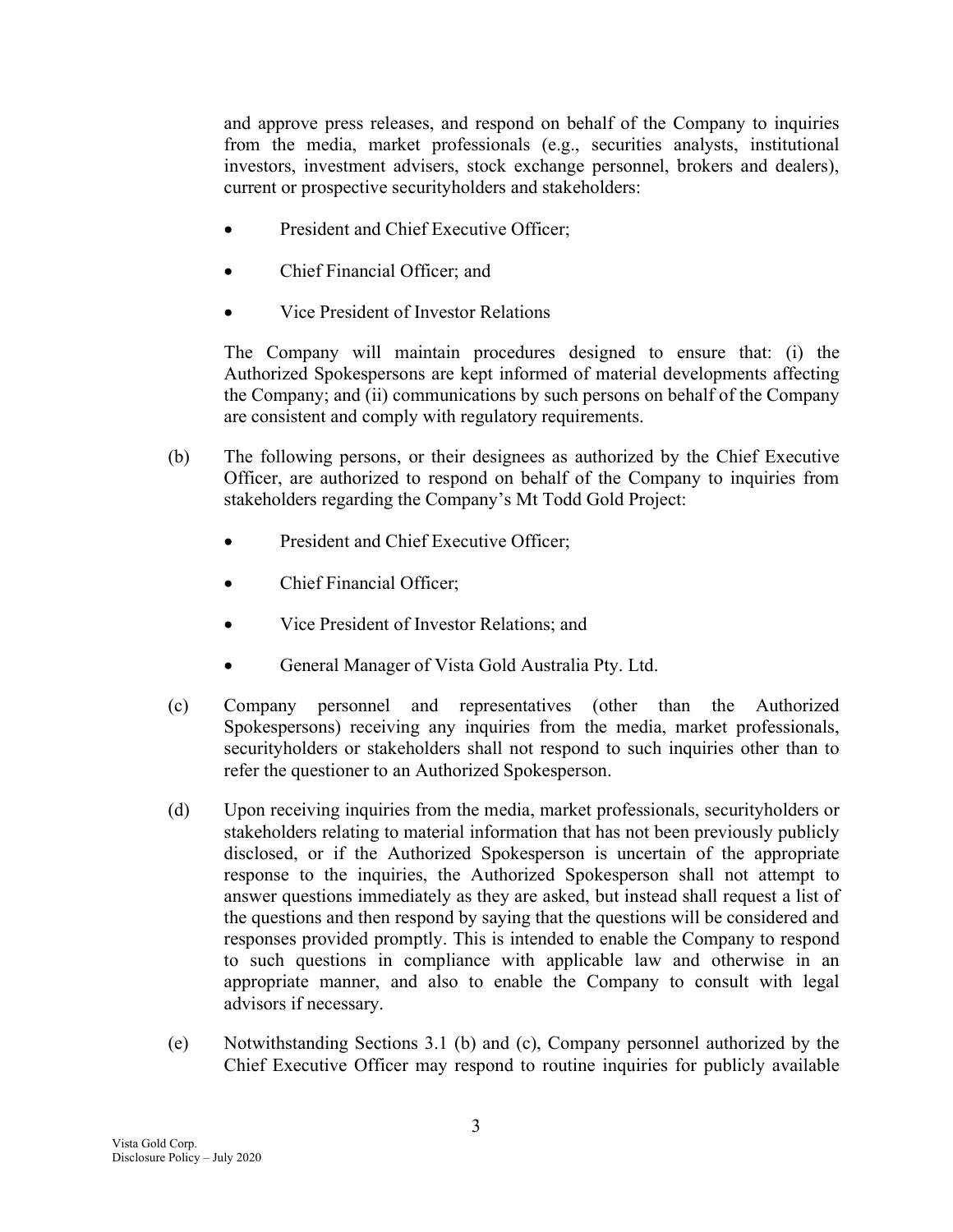information in a manner consistent with the guidelines established from time to time by the Authorized Spokespersons, or any of them individually.

(f) The Authorized Spokespersons are expected to: (i) identify issues or matters that are the object of discussion by the financial press and others at a given time; and (ii) monitor current events of the Company to be aware of what previous disclosure may require update or correction.

## 3.2 Communications with Others Outside the Company

- (a) Company personnel and representatives (other than the Authorized Spokespersons) shall not discuss internal Company matters with, or disseminate internal Company information to, anyone outside the Company, except in the necessary course of business as required in the performance of his or her Company duties and as permitted by the Company's Insider Trading Policy, or as approved by the Chief Executive Officer. Any questions concerning this rule and as to whether communication of particular information is permissible should be referred to the Chief Executive Officer. Without limiting the foregoing, no Company personnel or representatives (other than the Authorized Spokespersons) may post messages (whether through use of Company-provided computer or otherwise) containing Company information or concerning the Company to Internet chat rooms, message boards, news groups, social media sites or any other similar forums.
- (b) Consistent with provisions of Regulation FD and other US and Canadian securities law requirements, Company personnel and representatives (other than the Authorized Spokespersons) shall not disclose material non-public information to anyone outside of the Company except in the necessary course of business as required in the performance of his or her Company duties and with appropriate confidentiality arrangements. This applies with respect to matters including, without limitation, preliminary negotiations for proposed transactions.
- (c) Company personnel and representatives shall not respond to inquiries from anyone outside of the Company about the Company's customers, suppliers or business partners without prior approval from an Authorized Spokesperson.

## 4. QUIET PERIODS

4.1 The Company will observe a quarterly quiet period, during which no earnings guidance or comments with respect to the current quarter's operations or expected results will be provided to analysts, investors, other market professionals or the public. During a quiet period, communications will be limited to responding to inquiries concerning publicly available or non-material information. The quarterly quiet period commences beginning on the first business day following the end of each fiscal quarter and ending two business days following the date of public disclosure of the Company's quarterly financial results.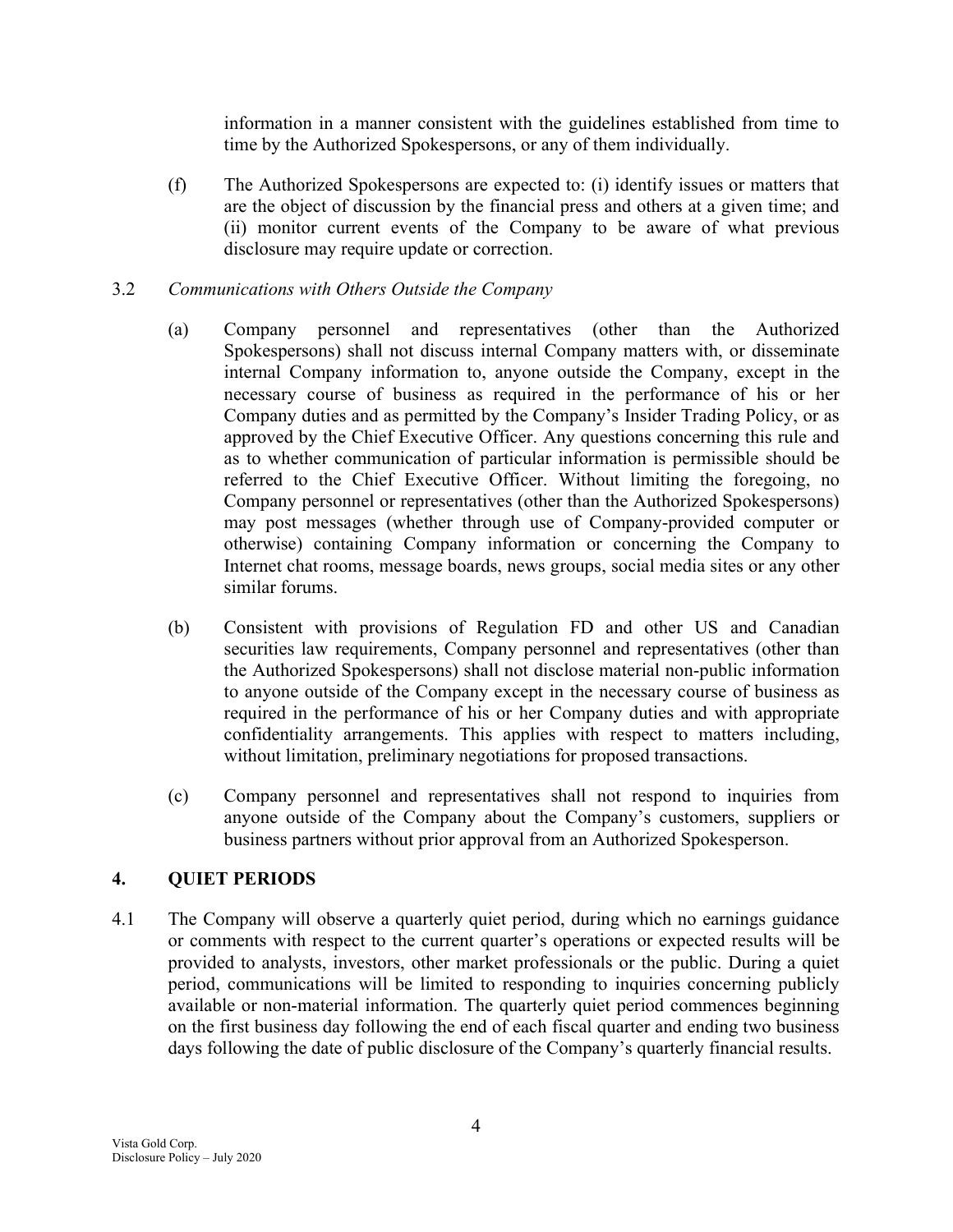## 5. "NO COMMENT" POLICY

- 5.1 Unless otherwise authorized by this Policy, no Company personnel or representatives may comment on or substantively respond to inquiries or rumors concerning:
	- the business of the Company, its current or past operations, any material matter in which the Company is currently engaged;
	- prospective developments or transactions involving the Company (including without limitation inquiries or rumors relating to the status of discussions, or the Company's plans, with respect to an acquisition of or by the Company or a merger involving the Company); or
	- projections of, or guidance regarding, future financial performance by the Company (including, without limitation, reaffirmation of any previously provided financial projections or earnings guidance).
- 5.2 All Company personnel and representatives shall respond to any inquiry or rumor regarding the matters set forth in Section 5.1 only with a statement to the effect that it is the policy of the Company: (i) not to comment on or respond to inquiries or rumors concerning prospective corporate developments or transactions; and (ii) not to reaffirm, other than through appropriate public disclosure, previous statements or guidance about future financial performance.
- 5.3 It is important for all Company personnel and representatives to recognize that a statement to the effect that they are "not aware of any information" or a denial that any development or transaction exists is not the same as the statement required by Section 5.2 to be made. Section 5.2 requires a statement to the effect that "It is the policy of the Company not to comment on or respond to inquiries or rumors concerning prospective corporate developments or transactions or future financial performance." A denial or statement of absence of knowledge will undercut the ongoing effectiveness of the Company's no comment policy, and if inaccurate, could result in liability as a false and misleading statement.
- 5.4 If the Company becomes aware of a rumour in a chat room, newsgroup or on social media or any other source that may have a material impact on the price of its stock, it should immediately contact the market surveillance group of the Toronto Stock Exchange and the Market Watch Group at the NYSE American.

# 6. PUBLIC DISCLOSURE OF MATERIAL NON-PUBLIC INFORMATION

- 6.1 Definitions of "Material" and "Non-Public"
	- (a) Material information is information (including a change in previous information or facts) that (i) results in or would reasonably be expected to result in a significant change in the market price or value of a company's securities; or (ii) would be considered important by a reasonable investor in making an investment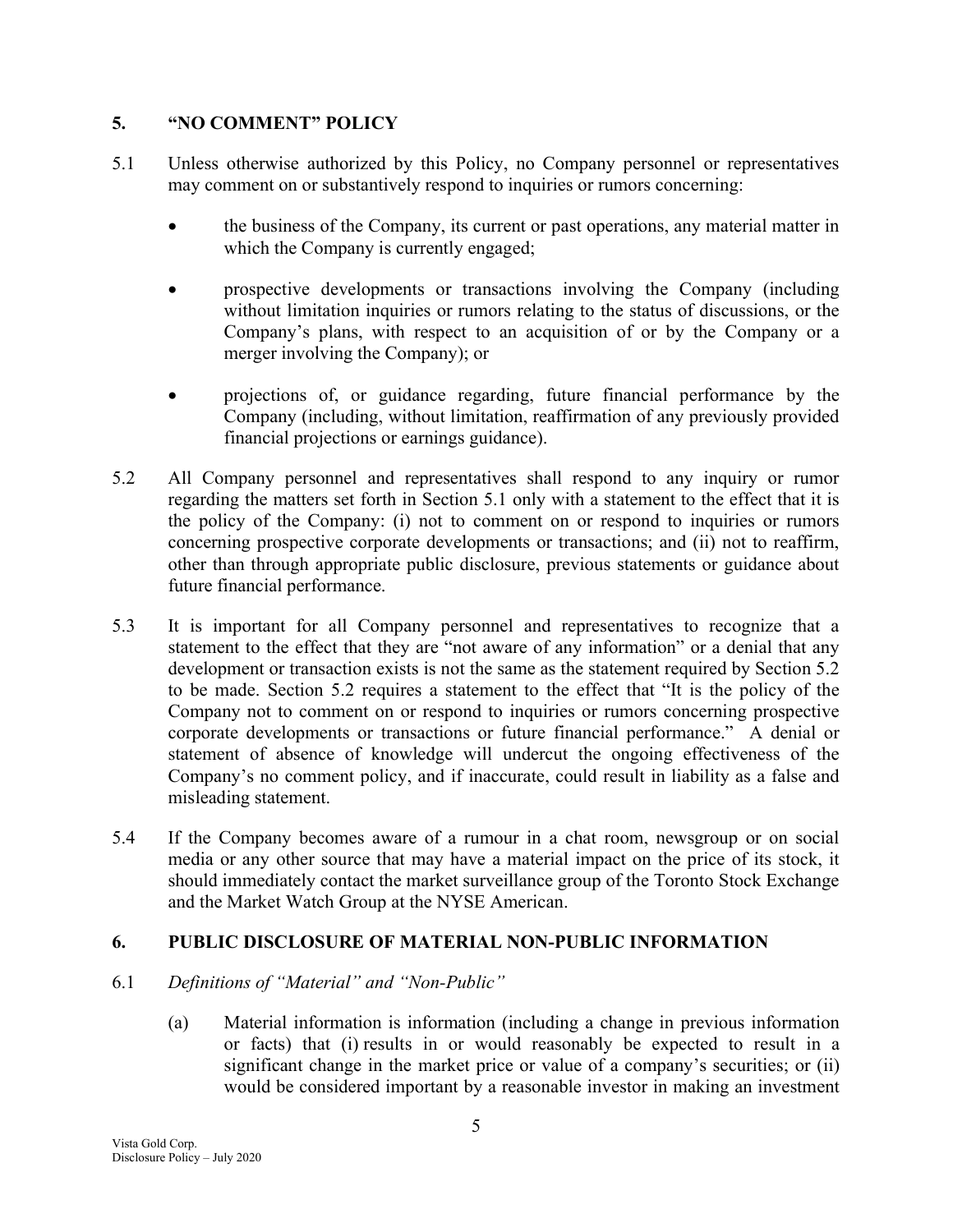decision. Material information can include positive or negative information and may include information concerning developing situations or the Company's plans with respect to any of the below subjects.

Examples of potentially material items may include:

- Financial results;
- Projections of future earnings, losses or capital budgets;
- News of pending or proposed mergers, acquisitions, divestitures or joint ventures;
- Increases, decreases or reclassifications of mineral reserves and/or mineral resources;
- Exploration results or changes in mining plans;
- Impending bankruptcy or financial liquidity problems;
- Changes in dividend or distribution policy;
- Work stoppages or other events affecting production, construction or exploration;
- Significant market or contractual arrangements that may affect costs or expenses;
- Splits, reverse splits or other changes in the Company's capital structure;
- Proposed or new equity, debt or other financings;
- Changes in the Company's capital investment plans or corporate objectives;
- Litigation exposure due to actual or threatened litigation;
- Regulatory or legislative changes affecting the Company;
- Changes in prior public statements;
- Changes in independent auditors;
- Changes in senior management; and
- Events or actions of others that affect the Company's business or outlook.

This list is illustrative only and is not intended to provide a comprehensive list of circumstances that could give rise to material information. If you have any question as to whether particular information is material, consult with the Chief Executive Officer, who will consult with legal counsel as appropriate.

(b) Non-Public Information. Information concerning the Company is considered nonpublic if it has not been disseminated in a manner making it available to investors generally. If you have any question as to whether particular information has been so disseminated, consult with the Chief Executive Officer, who will consult with legal counsel as appropriate.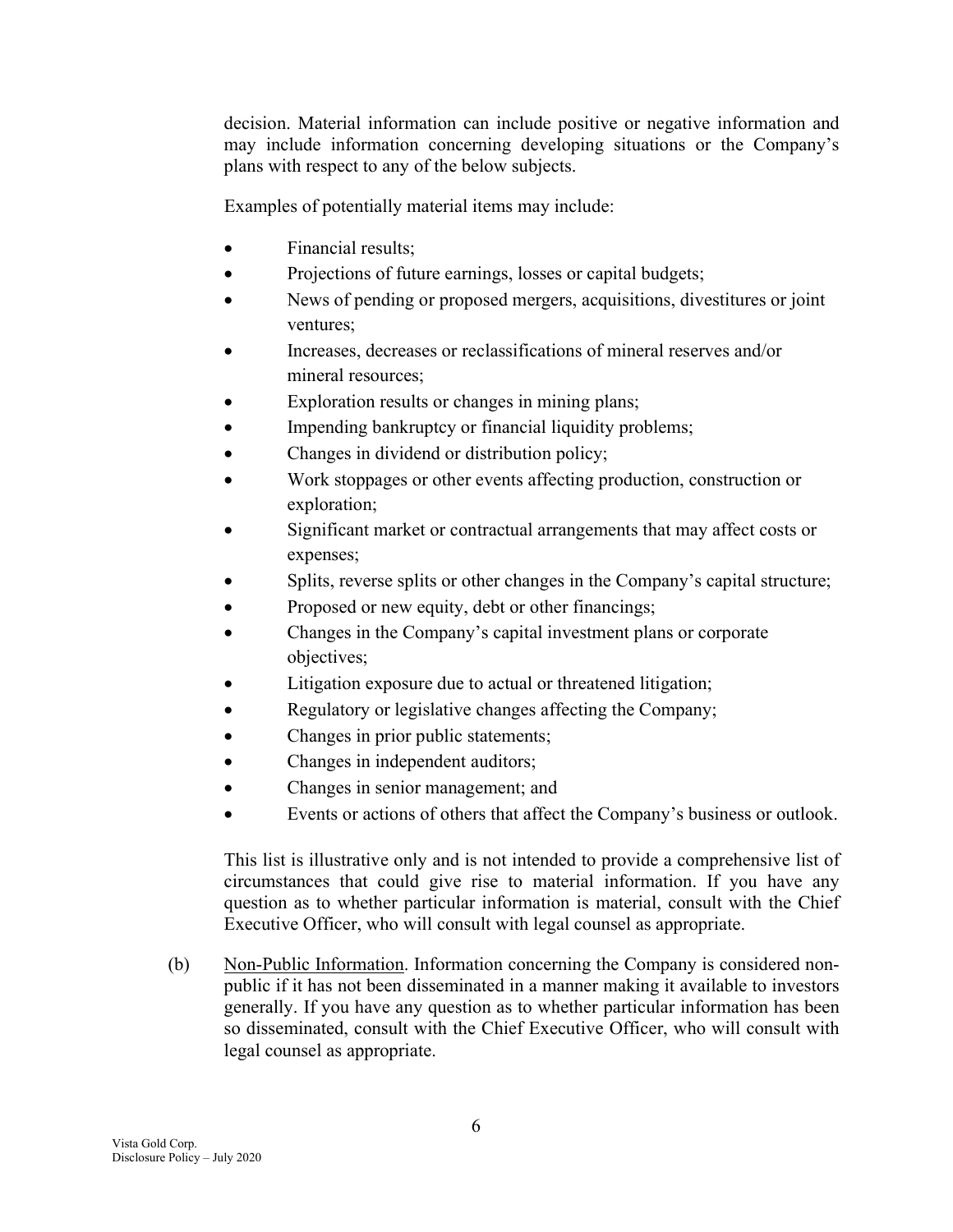- 6.2 The Company, acting through the Authorized Spokespersons, shall only make disclosures of material non-public information through:
	- (a) a press release which is distributed in a manner reasonably designed to ensure wide dissemination;
	- (b) a conference call or other forum that is reasonably designed to provide broad, non-exclusionary distribution of the information to the public and for which adequate advance notice has been provided;
	- (c) a filing with the SEC and/or with a Canadian securities regulatory authority, and if applicable on an appropriate form or forms;
	- (d) any other means which, after consultation with legal counsel, is believed to provide broad, non-exclusionary distribution of the information to the public in a manner satisfying the requirements of Regulation FD and other applicable laws; or
	- (e) any combination of the foregoing methods.
- 6.3 The Company shall provide guidance regarding the Company's expected future financial performance only in a press release, an SEC or a Canadian securities regulatory authority filing or another qualifying public forum, such as a public conference call following an earnings release.
- 6.4 Except to the extent imposed by law, the Company shall not undertake, and shall specifically disclaim, any obligation to update any forward-looking information provided by the Company. As provided in Section 4, the Company will not respond, except by means of an appropriate public disclosure or confidential relationship, to any inquiries seeking reaffirmation of such information at any date subsequent to the date as of which such information was provided.
- 6.5 Any disclosure of material non-public information by an Authorized Spokesperson which is made in advance of the public announcement of such information shall only be made in the necessary course of business as required in the performance of his or her Company duties and pursuant to an appropriate confidentiality arrangement.
- 6.6 All public disclosures of forward-looking information shall be accompanied by appropriate cautionary language as required (i) to invoke the safe harbor under the Private Securities Litigation Reform Act and (ii) under Parts 4A and 4B of National Instrument 51-102 Continuous Disclosure Obligations. Such cautionary language, including detailed risk factors filed from time to time with the SEC and Canadian securities regulatory authorities, shall be kept up to date so as to accurately reflect the current risks and uncertainties confronting the Company.
- 6.7 If an employee believes that material non-public information was disclosed in violation of this Disclosure Policy, or if a material error has been made in any public disclosure made by the Company, such person should notify a member of the Disclosure Committee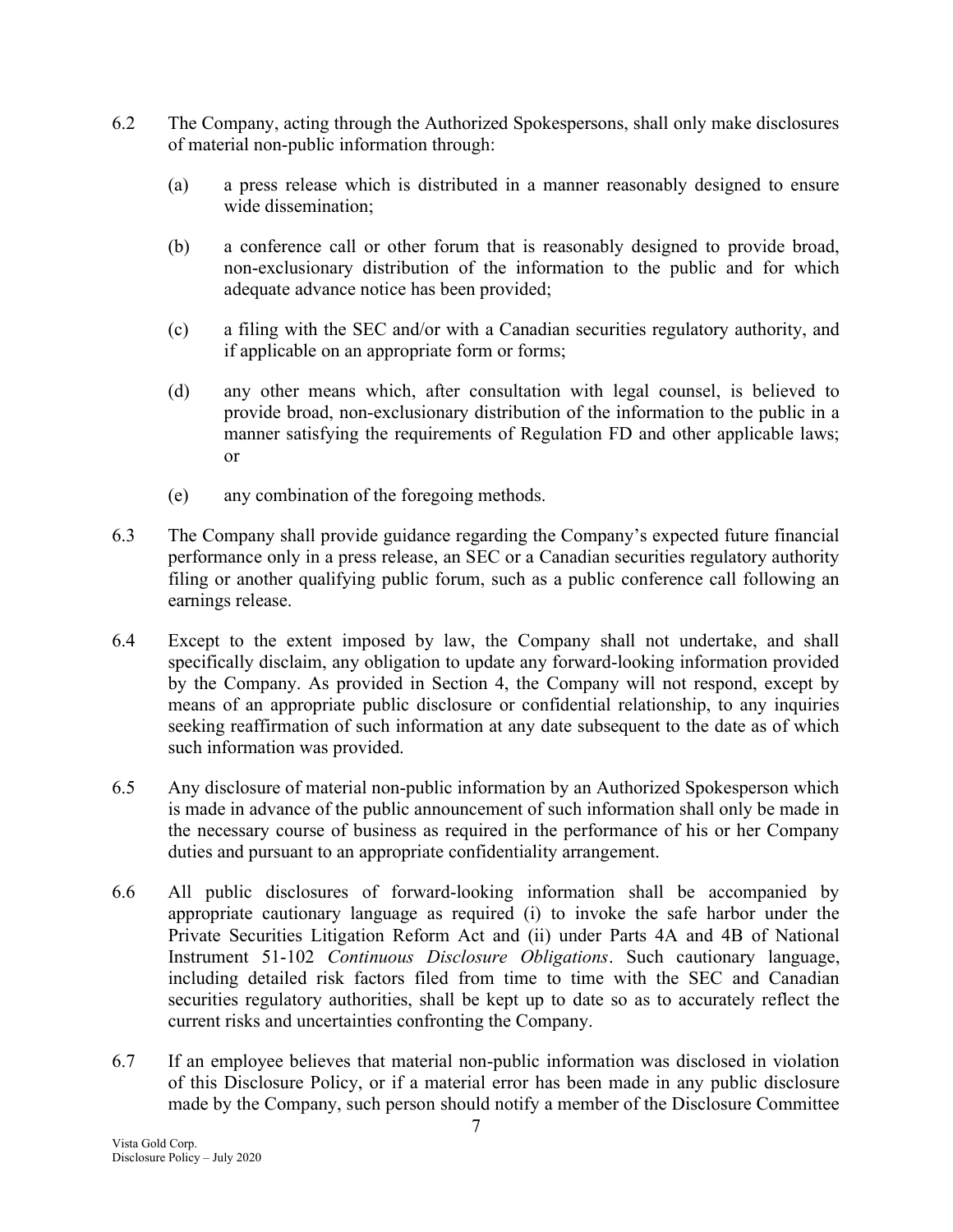immediately. In the event of any non-intentional disclosure of material non-public information which creates a duty under Regulation FD or other applicable laws to make a prompt public disclosure of such information, the Company shall make public disclosure of such information as soon as reasonably practicable (but in no event after the later of: (i) 24 hours from the time a Company official learns of the non-intentional disclosure; or (ii) the commencement of the next day's trading on the NYSE American). The Company will take such other appropriate remedial action as is necessary which may also include notification of the appropriate regulatory authority of the inadvertent error.

6.8 If the Company intends to issue a press release containing material information during trading hours, the Chief Executive Officer will provide, or will arrange for the provision of, a copy of the release to the market surveillance group of the Toronto Stock Exchange, at least one-half hour before the planned news release time. If the Company intends to issue a press release outside trading hours, the Chief Executive Officer will ensure that the Toronto Stock Exchange is advised of the press release before pre-market trading. In accordance with the stock exchange's existing practices, the Toronto Stock Exchange coordinates trading halts with the NYSE American.

# 7. ADDITIONAL POLICIES RELATING TO NON-PUBLIC FORUMS

- 7.1 Participation in One-on-One Meetings and Other Limited Access Forums
	- (a) No Company personnel or representative shall disclose material non-public information in one-on-one meetings or in other forums which do not provide for broad, non-exclusionary distribution of the information to the public.
	- (b) Except as specifically approved by the Chief Executive Officer, no Company personnel or representatives shall hold meetings or conversations with, or participate in conferences or events sponsored by, market professionals at which financial matters will be discussed during the period beginning on the first business day following the end of each fiscal quarter and ending two business days following the date of public disclosure of the Company's quarterly financial results.
- 7.2 Review of Analyst Reports
	- (a) No Company personnel or representatives (other than the Authorized Spokespersons or those authorized by the Chief Executive Officer), shall review or comment on any report prepared by a securities analyst prior to its publication.
	- (b) Any Authorized Spokesperson reviewing a report prepared by a securities analyst prior to its publication shall:
		- limit his or her review and comments to those portions of the draft report that constitute statements of historical fact or a factual description of the Company's business, and not comment on any forward-looking statements in the report, including financial projections or models; and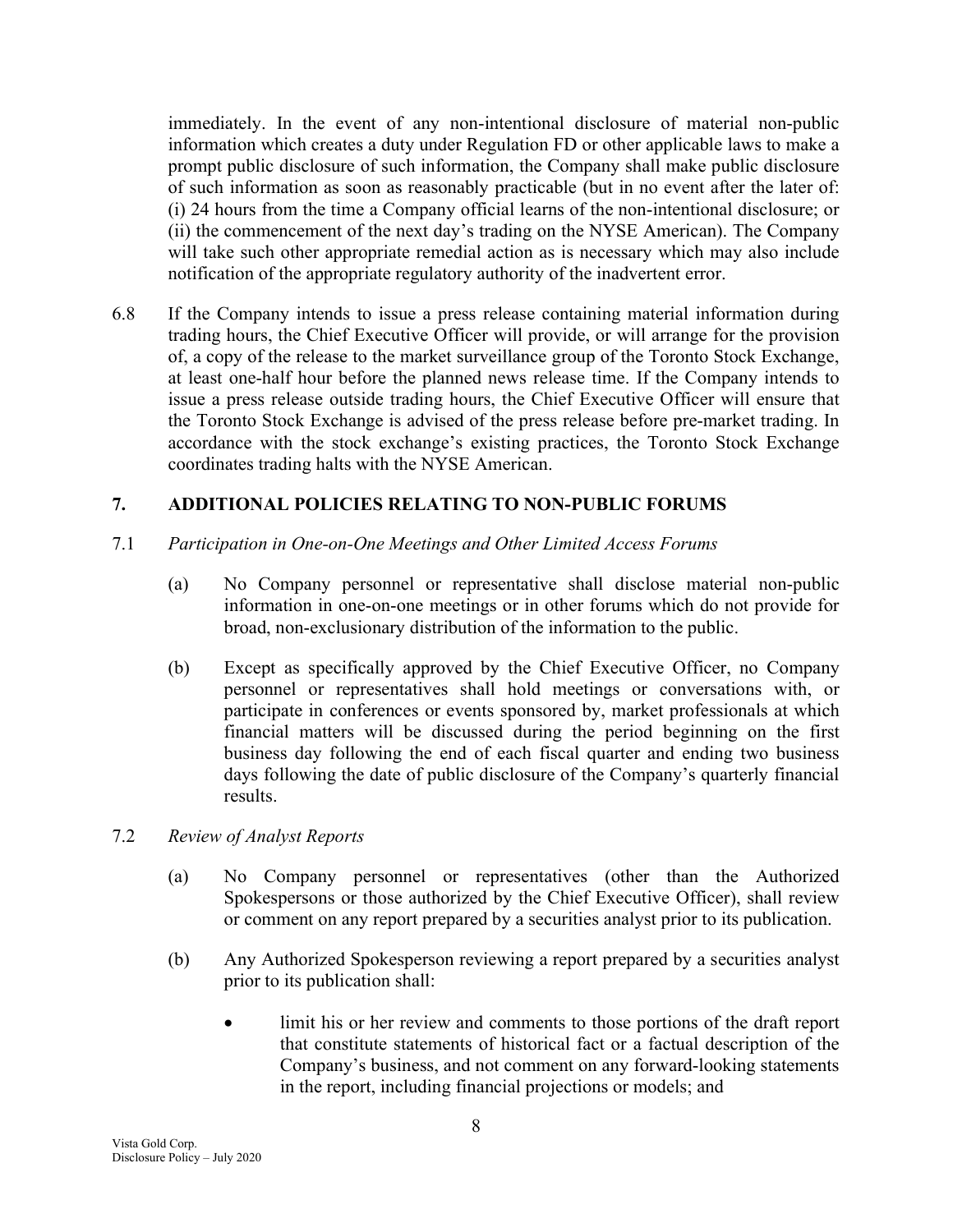- indicate to the analysts in writing the limited scope of the Company's review of the report and that the Company is not commenting on or endorsing any forward-looking statements or financial projections or models in the draft report.
- 7.3 Conference Calls
	- (a) Conference calls may be held for quarterly and annual financial results or for material corporate developments. During these calls, any Authorized Spokesperson will discuss key aspects of the results or developments, as the case may be, and this discussion will be accessible simultaneously to all interested parties, some as participants by telephone and others in a listen-only mode by telephone or via a webcast over the Internet. Where practicable, the Disclosure Committee and Authorized Spokesperson will meet to discuss appropriate answers to anticipated questions in advance of any such conference call.
	- (b) At the beginning of the conference call, an Authorized Spokesperson will notify all participants on the call that there may be discussion of forward-looking information on the call. The Authorized Spokesperson will then provide appropriate cautionary language with respect to any such forward-looking information and direct participants to publicly available documents containing the assumptions, sensitivities and a full discussion of the risks and uncertainties that could affect such forward-looking statements.
	- (c) The Company will provide advance notice of the conference call by issuing a news release, and posting on the Company's website, announcing the date and time and providing information allowing interested parties to access the call. In addition, the Company may invite members of the investment community, the media and others to participate. The Company may also utilize social media and e-mail to make such announcement, where appropriate.
	- (d) Any supplemental information provided to participants on the call will also be posted to the Company website for others to view. An archived audio webcast on the website, or an audio transcript of the conference call, will be made available following the call for a minimum of 10 days for anyone interested in listening to a replay. The archived audio webcast page on the website will include a notice that advises the reader that the information is for historical purposes only and that while the information contained within the release was believed to be accurate at the time of issue, the Company will not, and specifically disclaims any duty to, update this information.
	- (e) The Disclosure Committee will hold a debriefing meeting promptly after the conference call and, if as a result of such meeting, the Disclosure Committee determines that there has been an inadvertent disclosure of previously undisclosed material information during the conference call, the Company will take appropriate remedial action which may include notification of the appropriate regulatory authority of the inadvertent error, the making of broad disclosure of the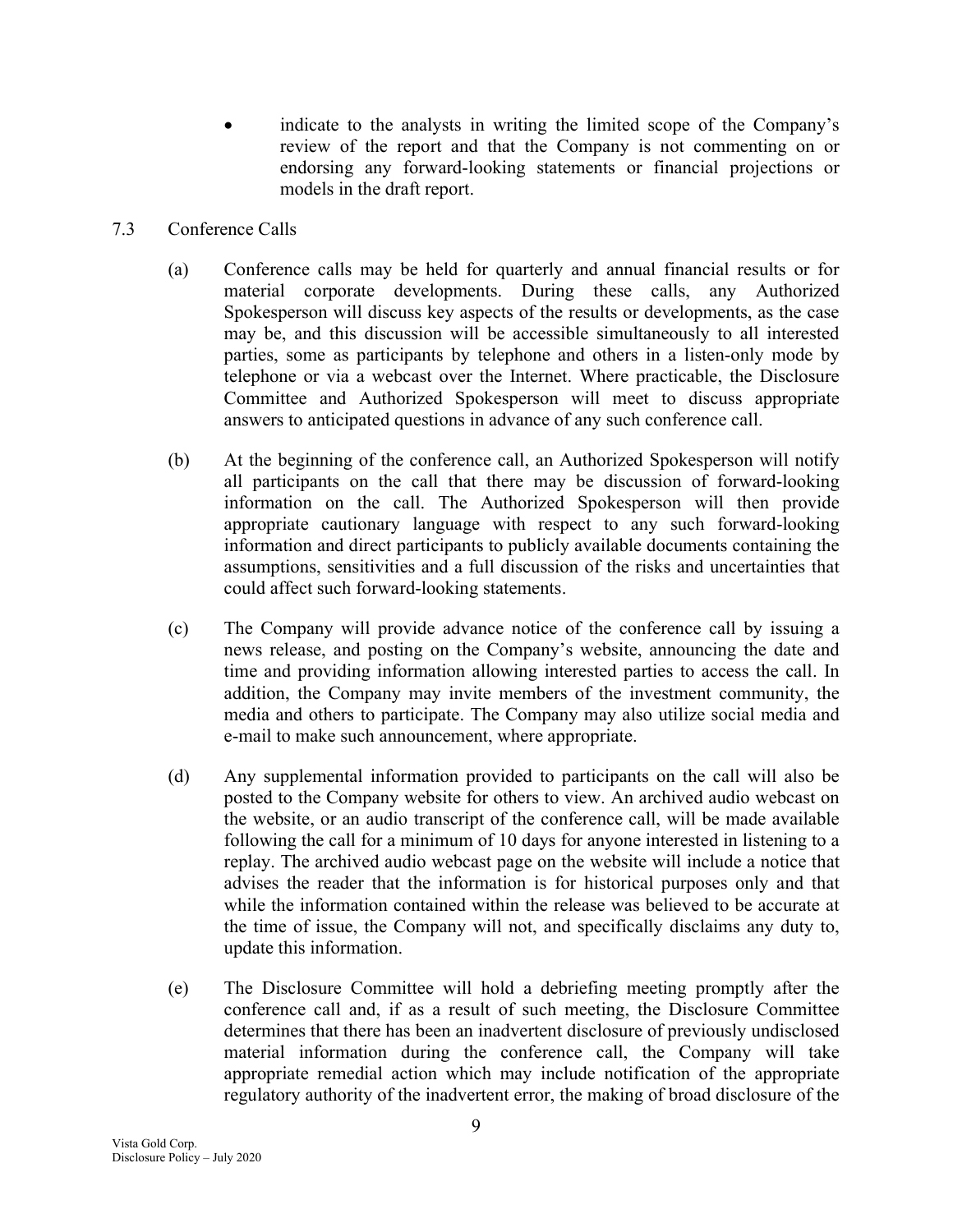information or correction of the information through a news release or other filing with the securities regulatory authorities.

## 8. COMPLIANCE WITH LAWS

- 8.1 This Disclosure Policy is intended to be applied in a manner that is consistent with the requirements of Regulation FD and US and Canadian securities laws and all applicable law (including the rules and policies of the NYSE American and the Toronto Stock Exchange).
- 8.2 Notwithstanding any provision of this Disclosure Policy, the Authorized Spokespersons are authorized to make such disclosures as may be required to satisfy the rules and regulations of the NYSE American and the Toronto Stock Exchange, after consultation with legal counsel.
- 8.3 All Company personnel and representatives are reminded that, in addition to the matters discussed in this Disclosure Policy, Company policy and the applicable securities laws prohibit:
	- any employee who is aware of material, non-public information about the Company from purchasing or selling securities of the Company, subject to establishing a written automatic plan that complies with US and Canadian securities laws, or from communicating such information to anyone outside the Company, except in the necessary course of business as required in the performance of his or her Company duties or as approved by the Chief Executive Officer; and
	- any employee who is aware of material, non-public information about another company obtained directly or indirectly from that company in the course of performing his/her employment duties, from purchasing or selling securities of such company or from communicating such information to anyone outside the Company, except in the necessary course of business as required in the performance of his or her Company duties or as approved by the Chief Executive Officer.

Any questions concerning the above and as to whether communication of particular information is permissible should be referred to the Chief Executive Officer. A copy of the Company's Insider Trading Policy is distributed from time to time, and is available on the Company's website or upon request from the Chief Executive Officer.

8.4 To the extent required by applicable law, including without limitation the rules and regulations of the U.S. National Labor Relations Board, nothing in Section [3] shall be deemed to prohibit Company employees from engaging in activities protected by such laws. In addition, nothing herein, including but not limited to, any confidentiality, nondisparagement or other similar clauses, shall prohibit anyone, including but not limited to Company officers, directors, employees, service providers, and consultants from reporting possible violations of federal law or regulation to any governmental agency or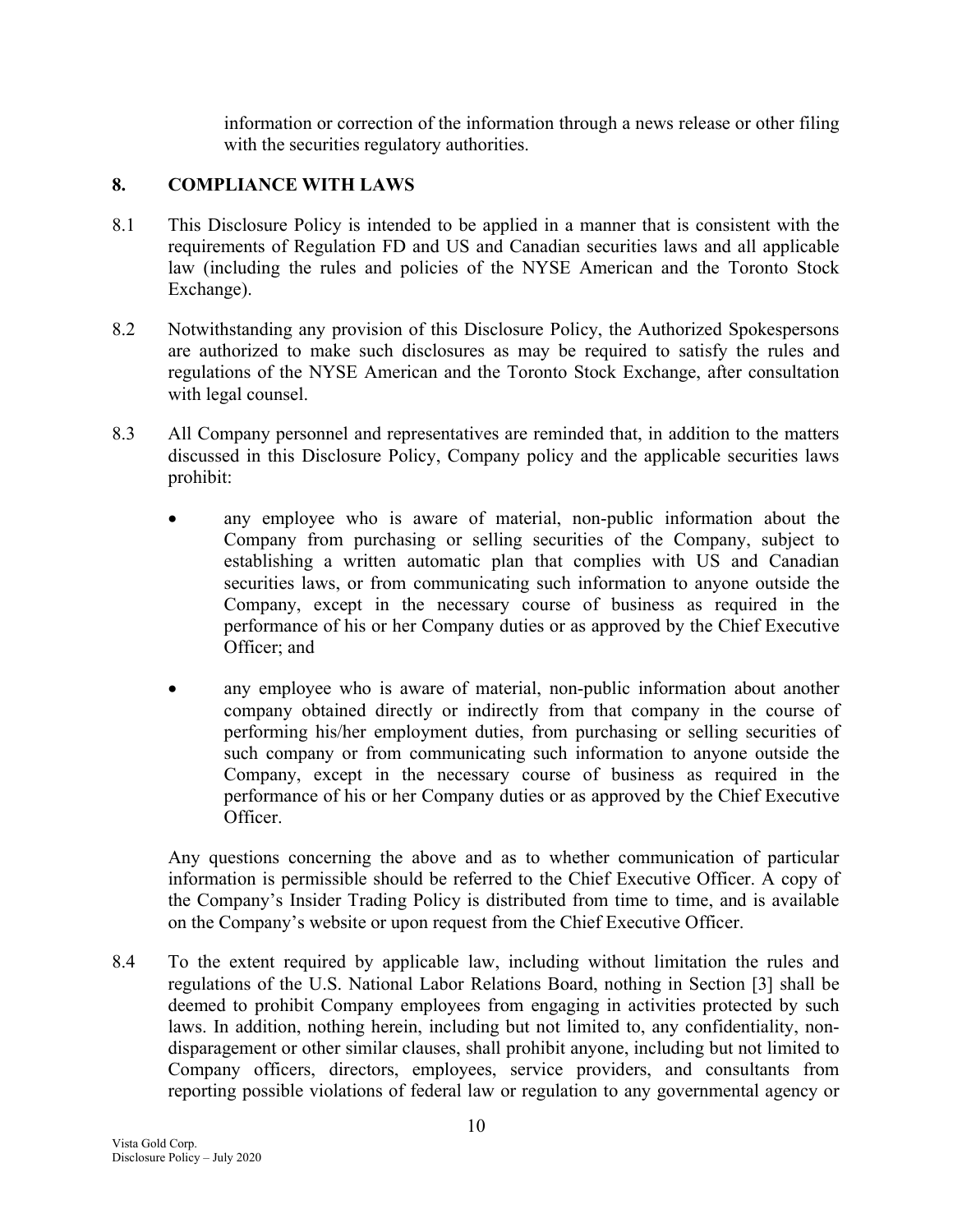entity, including but not limited to the United States Department of Justice, the Securities and Exchange Commission, the United States Congress, and any agency Inspector General, or making other disclosures that are protected under the whistleblower provisions of any federal law or regulation. No prior authorization of the Company to make such a report or disclosure is needed and no notification to the Company that such report or disclosure has been made is necessary. See the Company's Whistleblower Policy.

#### 9. MAINTENANCE OF CONFIDENTIAL INFORMATION - GENERAL

- 9.1 Confidential information concerning the Company must be safeguarded by all Company personnel and representatives. This requires care in handling correspondence, documents, memos, email and fax messages, especially when being photocopied or physically transferred through public areas. Outside visitors should not be left unattended in offices where confidential documents are present. Visitors should never be allowed to use an unoccupied office for the purpose of making telephone calls without the permission of the employee who normally occupies that office. Any documents being physically transported through public areas must be covered or otherwise concealed.
- 9.2 Discussions concerning material non-public information should be confined to as small a group as possible and on a "need-to-know" basis.

#### 10. CORPORATE WEBSITE

10.1 The Company maintains websites for Vista Gold Corp. and the Mt Todd Gold Project that contain investor information. The Chief Executive Officer, or the Chief Executive Officer's designee, the Vice President of Investor Relations and the General Manager of Vista Gold Australia are responsible for ensuring that the information on these websites is up-to-date. News releases will be added to the website as soon as possible after they are disseminated by the wire service. It is recognized that posting on the website alone is not sufficient dissemination in the case of material information. Other information from public disclosures will be updated on the websites as soon as possible once public. Outdated information should be moved into archives on a regular basis.

## 11. ENFORCEMENT

11.1 Violations of this policy will be reported, as appropriate, to either executive management or to the Board of Directors and will result in Vista taking appropriate action, including possible termination of employment. The violation of this disclosure policy may also violate certain securities laws. If it appears that an employee or a director or officer may have violated such securities laws, Vista may refer the matter to the appropriate regulatory authorities, which could lead to regulatory sanctions, penalties, fines or imprisonment.